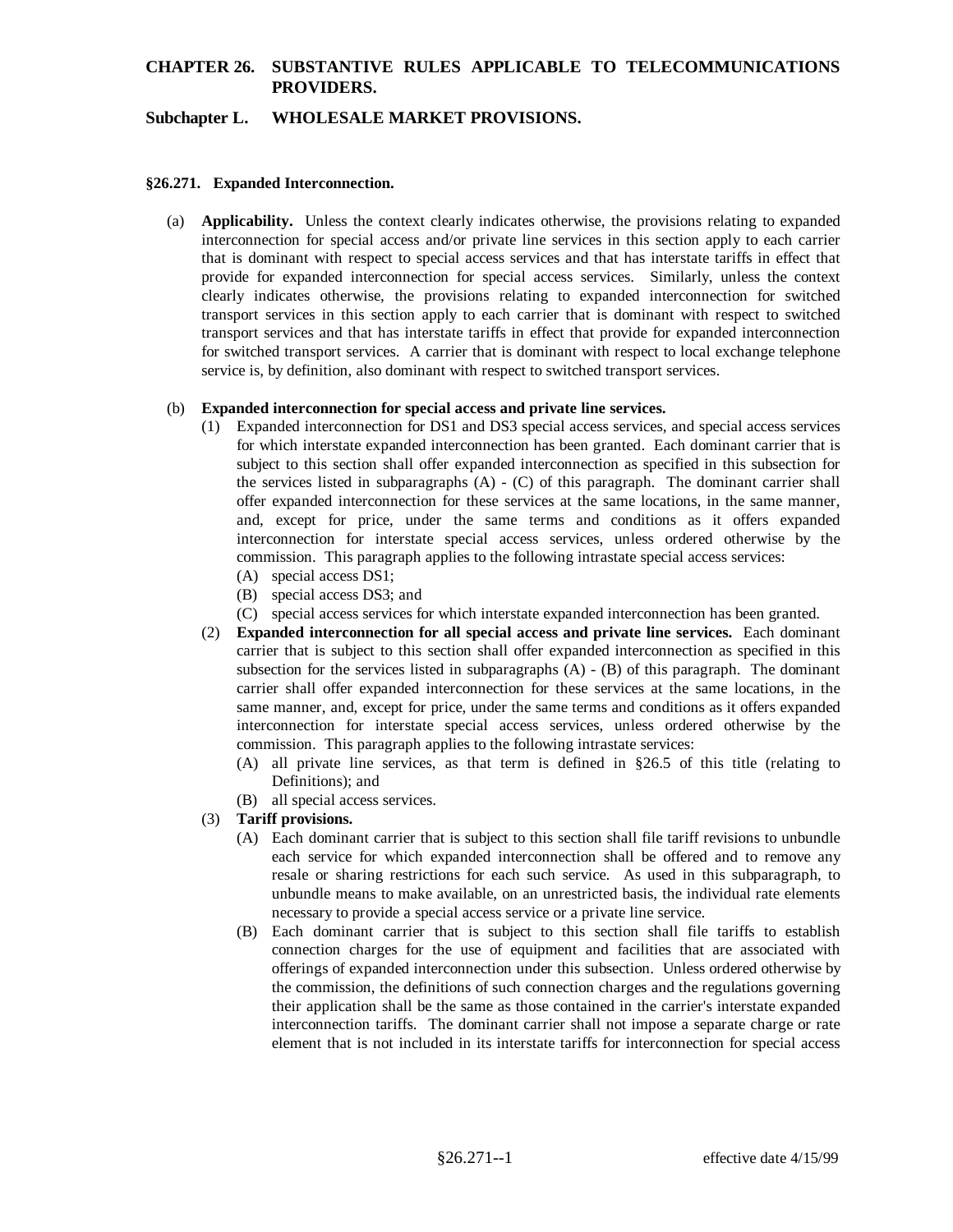## **Subchapter L. WHOLESALE MARKET PROVISIONS.**

### **§26.271(b)(3)(B) continued**

services. The dominant carrier shall not impose a separate charge or rate element for interconnection for private line services that is not included in its tariffs for interconnection for special access services.

- (4) **Implementation.** All dominant carriers subject to this section shall file tariff amendments in compliance with paragraph (3) of this subsection.
	- (A) Initial filing to implement paragraph (1) of this subsection. A dominant carrier shall file initial tariff amendments to implement the provisions of paragraph (1) of this subsection within 60 days of being declared a dominant carrier.
	- (B) **Initial filing to implement paragraph (2) of this subsection.** A dominant carrier shall file initial tariff amendments to implement the provisions of paragraph (2) of this subsection within 60 days of being declared a dominant carrier.
	- (C) **Initial filings in compliance with this subsection shall be filed pursuant to §23.26 of this title (relating to New and Experimental Services).** Initial tariff amendments filed in compliance with this subsection shall be filed pursuant to §23.26; provided, however, the provisions of  $\S 23.26(c)(6)$  shall not apply with respect to rates proposed in compliance with paragraph  $(3)(A)$  or  $(B)$  of this subsection if the dominant carrier proposes rates that are the same as the rates in effect for the carrier's interstate provision of the same, equivalent or substitutable service. Tariff revisions filed pursuant to this subsection shall not be combined in a single application with any other tariff revision.
	- (D) **Additional filings.** A dominant carrier shall make, within 15 days of the effective date of an interstate tariff providing for expanded interconnection, such additional tariff filings as are required to remain in compliance with this subsection. The proposed effective date of such additional tariff filings shall be not later than 60 days after the filing date, unless suspended.
- (5) **Customer specific contracts.** This subsection does not require the unbundling or removal of resale prohibitions in customer specific contracts in effect on or before February 22, 1994.

#### (c) **Expanded interconnection for switched transport services.**

- (1) **Expanded interconnection for all switched transport services.** Each dominant carrier that is subject to this section shall offer expanded interconnection as specified in this subsection for all switched transport services at the same locations, in the same manner, and except for price, under the same terms and conditions as it offers expanded interconnection for interstate switched transport services, unless ordered otherwise by the commission.
- (2) **Tariff provisions and implementation.** Each dominant carrier that is subject to this section shall file tariffs to establish connection charges for the use of equipment and facilities that are associated with offerings of expanded interconnection under this subsection.
	- (A) Unless ordered otherwise by the commission, the definitions of such connection charges and the regulations governing their application shall be the same as those contained in the carrier's interstate expanded interconnection tariffs.
	- (B) Absent additional costs, the dominant carrier shall impose a single charge when the same facilities are used to provide expanded interconnection for both special access and switched transport services. If additional facilities are used, the dominant carrier may assess additional cost-based connection charge subelements for the use of such additional facilities.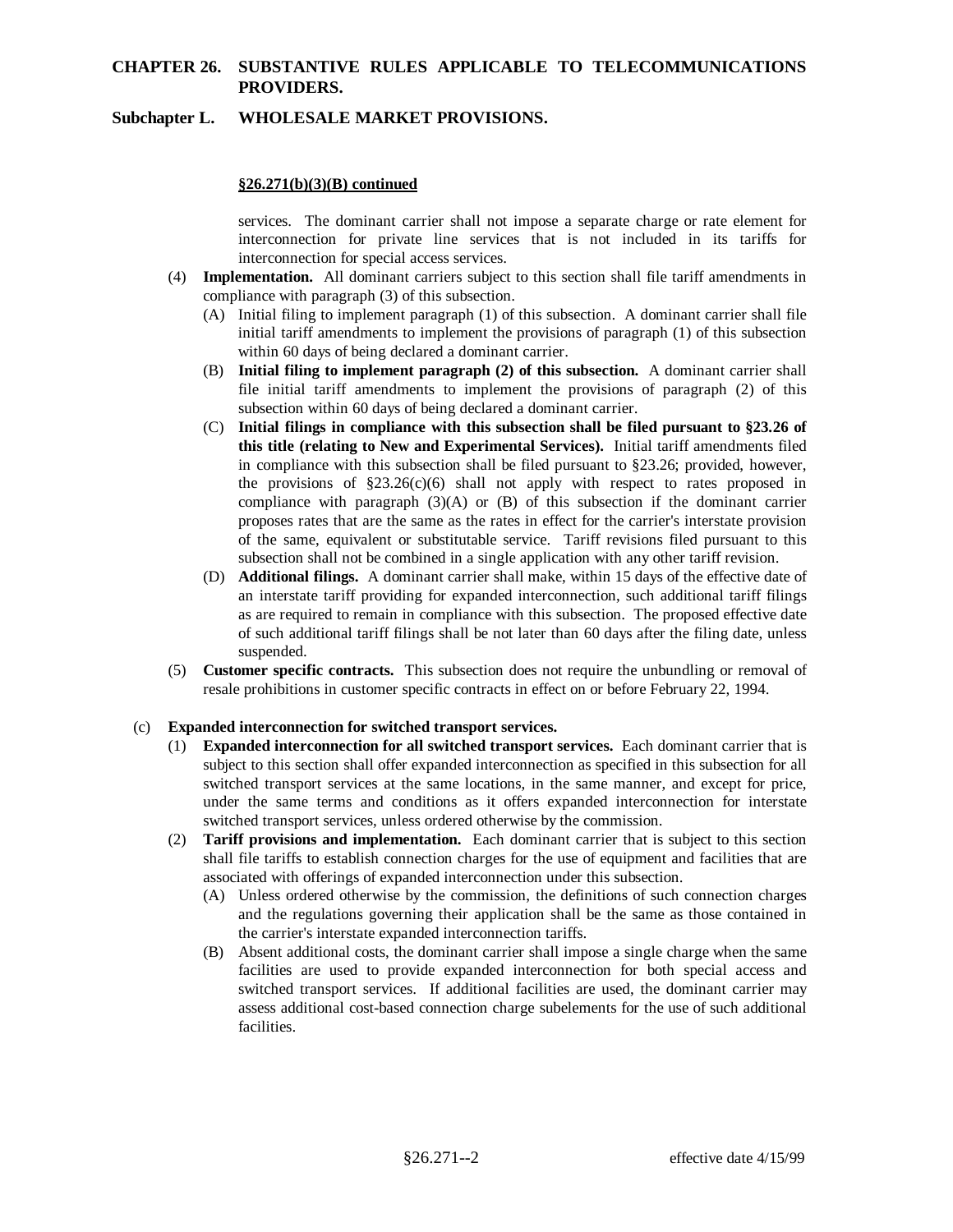## **Subchapter L. WHOLESALE MARKET PROVISIONS.**

### **§26.271(c)(2) continued**

- (C) The dominant carrier shall not impose a separate charge or rate element that is not included in its interstate tariffs for interconnection for switched transport services.
- (D) A dominant carrier shall apply nonrecurring reconfiguration charges in a neutral manner to customers of either the interconnector or dominant carrier unless justified by specific identifiable cost differences. In addition, any differences between the charges applicable when a customer shifts to an interconnector's service and those applicable when a customer reconfigures its service with the dominant carrier must be cost-based.
- (E) A dominant carrier shall file initial tariffs to implement the provisions of this subsection within 60 days of being declared a dominant carrier.
- (F) Initial tariff filings in compliance with this subsection shall be filed pursuant to the provisions of §23.26; provided, however the provisions of §23.26(c)(6) shall not apply with respect to rates proposed in compliance with subparagraph  $(A)$  -  $(E)$  of this paragraph if the dominant carrier proposes rates that are the same as the rates in effect for the carrier's interstate provision of the same, equivalent or substitutable service. Tariff revisions filed pursuant to this subsection shall not be combined in a single application with any other tariff revision.
- (G) A dominant carrier shall make, within 15 days of the effective date of an interstate tariff providing for expanded interconnection, such additional tariff filings as are required to remain in compliance with this subsection. The proposed effective date for such additional tariff filings shall be not later than 60 days after the filing date, unless suspended.
- (d) **Waivers.** A dominant carrier may seek a waiver from the requirements of subsections (b) and (c) of this section at a location where the opportunity for the application of an Federal Communications Commission (FCC) waiver does not exist. The request shall be granted if the presiding officer of the commission finds that the dominant carrier has demonstrated that it is not feasible to provide interconnection at a specific location due to lack of space.
- (e) **Voluntary agreements.** A dominant carrier and one or more interconnectors may agree to alternative interconnection arrangements at a specific location that are different from those required by subsections (b) and/or (c) of this section, provided such arrangements are tariffed and made generally available for that location. Any such agreement shall not modify the dominant carrier's obligations under subsections (b) and (c) with respect to any other interconnector that does not elect to subscribe to the voluntary arrangement.
- (f) **Bona fide requests.** If a dominant carrier would be required to provide expanded interconnection for interstate special access or switched transport services at a particular location upon receipt of a bona fide request for such interstate interconnection, the dominant carrier shall provide interconnection for intrastate services as required by subsections (b) and (c) of this section upon receipt of a bona fide request for such intrastate interconnection at any location not covered by its interstate tariffs, subject only to the same conditions and exceptions that would be applicable to a bona fide request for interconnection for interstate services.
- (g) **Utilization of collocation space.** A dominant carrier shall permit an interconnector to use the same collocation space for both interstate and intrastate interconnection services.